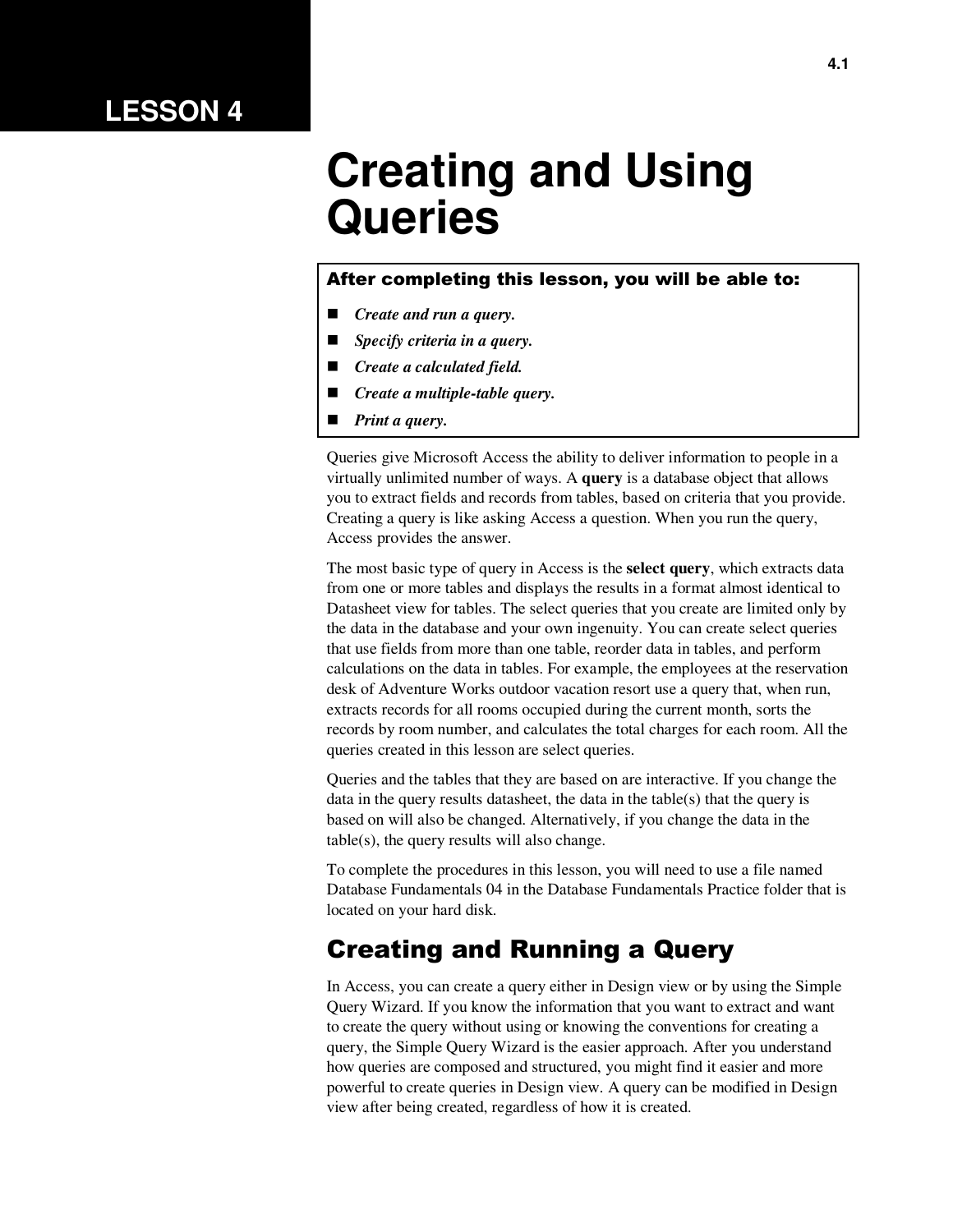The exercise in the following section shows you how to create a query without using the wizard.

After you create a query, you run it by clicking the Run button on the Query Design toolbar.

In this exercise, you open the Database Fundamentals 04 database, and use the Simple Query Wizard to create a query that extracts the FirstName, LastName, and HomePhone fields from tblEmployees.

- **1** With Access open, click the Open button on the Database toolbar. The Open dialog box appears.
- **2** Click the Look in down arrow, click the icon for your hard disk, and then double-click the Unlimited Potential folder.
- **3** Double-click the Database Fundamentals Practice folder.
- **4** Click the Database FundamentalsDatabase Fundamentals 04 database, and click Open. The Database window for Database Fundamentals 04 appears.
- **5** On the Objects bar, click Queries.

The options to Create query in Design view and Create query by using wizard appear. There are no queries in the Database Fundamentals 04 database.

|    | <b>ED</b> Database Fundamentals 04 : Database (Access 2000 file f $\ $ $\ $ |   |                                                                                                                                                                                                                                                                                                        |  |  |  |  |
|----|-----------------------------------------------------------------------------|---|--------------------------------------------------------------------------------------------------------------------------------------------------------------------------------------------------------------------------------------------------------------------------------------------------------|--|--|--|--|
|    | iopen M Design 御 New                                                        |   | $\begin{array}{c c c c c} \mathbf{D} & \mathbf{a}_{\mathbf{a},\mathbf{b}} & \mathbf{a}_{\mathbf{a},\mathbf{b}} \\ \hline \mathbf{D} & \mathbf{a}_{\mathbf{a},\mathbf{b}} & \mathbf{a}_{\mathbf{a},\mathbf{b}} \\ \hline \mathbf{A} & \mathbf{a}_{\mathbf{a},\mathbf{b}} & \mathbf{A} \end{array}$<br>▦ |  |  |  |  |
|    | Objects                                                                     | ॻ | Create query in Design view                                                                                                                                                                                                                                                                            |  |  |  |  |
| ▦  | Tables                                                                      | ॻ | Create query by using wizard                                                                                                                                                                                                                                                                           |  |  |  |  |
| 團  | Queries                                                                     |   |                                                                                                                                                                                                                                                                                                        |  |  |  |  |
| 翻  | Forms                                                                       |   |                                                                                                                                                                                                                                                                                                        |  |  |  |  |
|    | Reports                                                                     |   |                                                                                                                                                                                                                                                                                                        |  |  |  |  |
| 僃  | Pages                                                                       |   |                                                                                                                                                                                                                                                                                                        |  |  |  |  |
| Δ  | Macros                                                                      |   |                                                                                                                                                                                                                                                                                                        |  |  |  |  |
| 43 | Modules                                                                     |   |                                                                                                                                                                                                                                                                                                        |  |  |  |  |
|    |                                                                             |   |                                                                                                                                                                                                                                                                                                        |  |  |  |  |
|    |                                                                             |   |                                                                                                                                                                                                                                                                                                        |  |  |  |  |
|    | Groups                                                                      |   |                                                                                                                                                                                                                                                                                                        |  |  |  |  |

**6** Double-click Create query by using wizard. The first Simple Query Wizard dialog box appears, as shown in the illustration on the following page.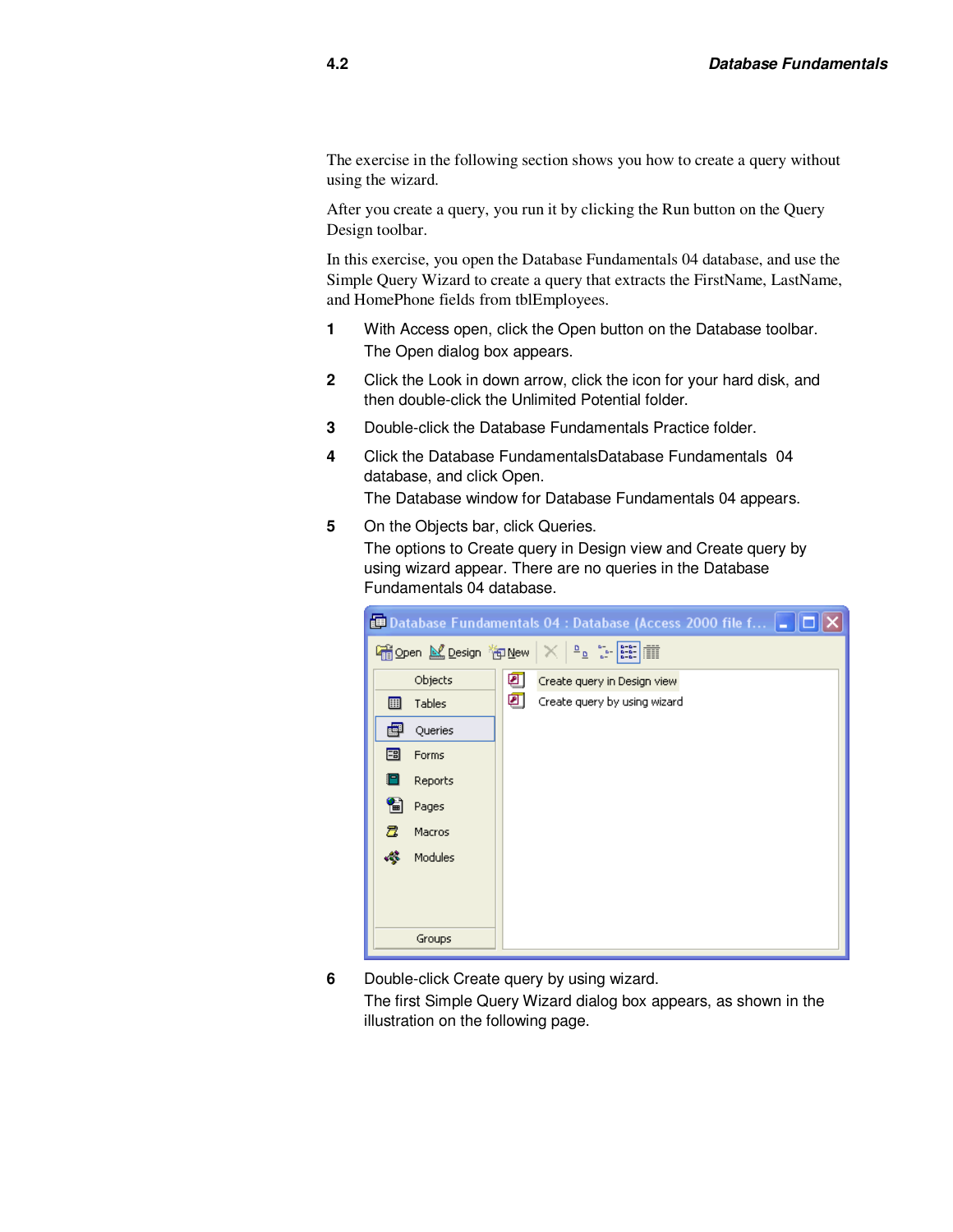To select fields from more than one table, the fields in the different tables must first be in a relationship. Multipletable queries are discussed later in this lesson.

| <b>Simple Query Wizard</b>                                                                                                   |                                                                                              |
|------------------------------------------------------------------------------------------------------------------------------|----------------------------------------------------------------------------------------------|
|                                                                                                                              | Which fields do you want in your query?<br>You can choose from more than one table or query. |
| Lables/Queries<br>Table: tblAllOrders                                                                                        |                                                                                              |
| Available Fields:<br>OrderNo<br>OrderDate<br>≣<br>ProductCode<br>Description<br>NoOfUnits<br>Price<br>Shipping<br>EmployeeID | Selected Fields:<br>$\mathbf{L}$<br>><br>c<                                                  |
|                                                                                                                              | Cancel<br>$N$ ext ><br>$<$ Back<br>Finish                                                    |

**7** Click the Tables/Queries down arrow, and click Table: tblEmployees.

The fields in tblEmployees appear in the Available Fields list.

**8** Click FirstName in the Available Fields list, and click the > (Add) button.

Access adds the FirstName field to the Selected Fields list.

**9** Click LastName in the Available Fields list, and click the > (Add) button.

Access adds the LastName field to the Selected Fields list.

**10** Click HomePhone in the Available Fields list, and click the > (Add) button.

Access adds the HomePhone field to the Selected Fields list.

You can also double-click the field name to move it to the Selected Fields list.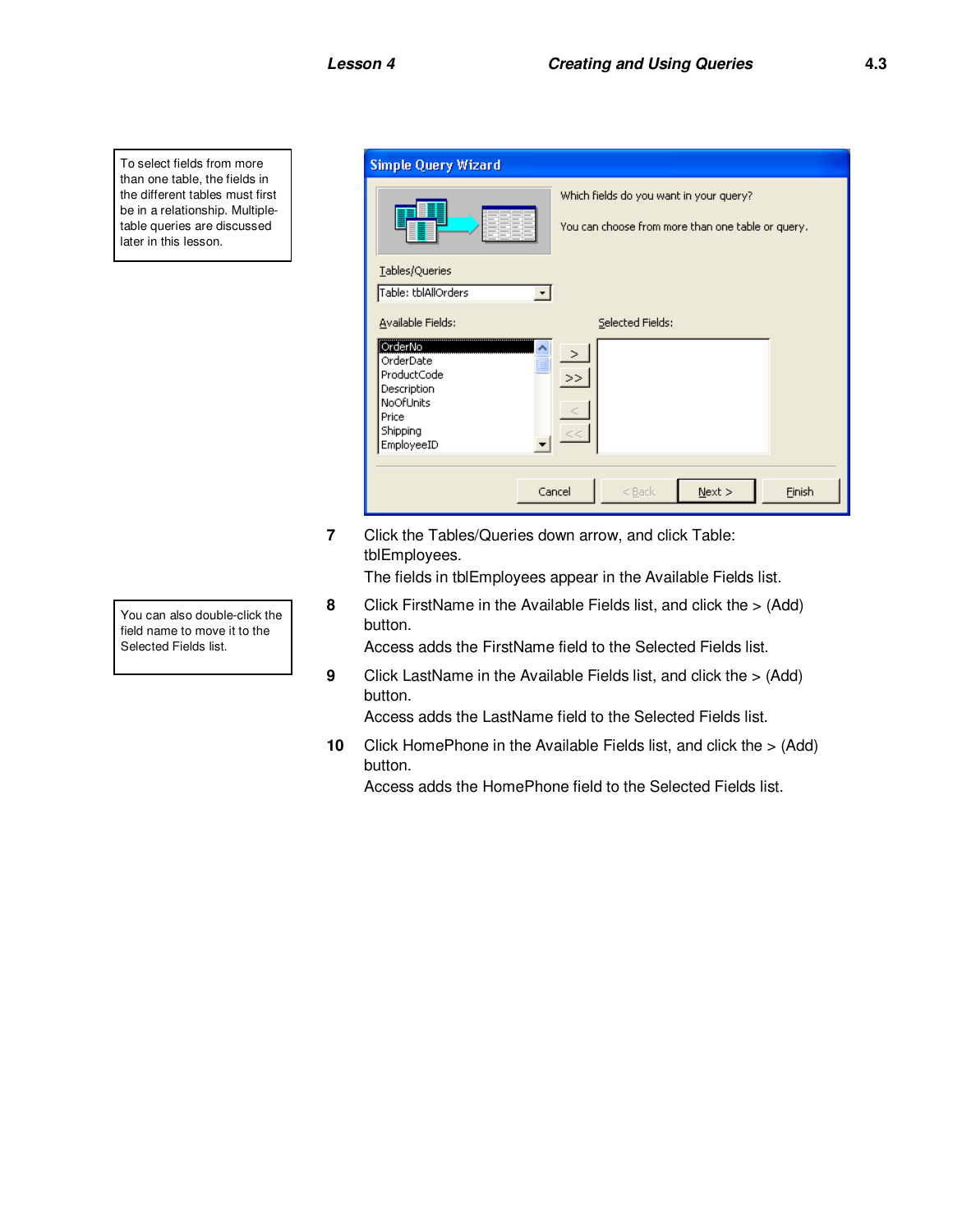**11** Click Next.

The next Simple Query Wizard dialog box appears.



**12** In the What title do you want for your query? box, type **qryEmployeePhoneList**, verify that the Open the query to view information option is selected, and then click Finish.

The query appears in Datasheet view.

|                     | <b>T</b> qryEmployeePhoneList: Select Query |                                 |  |
|---------------------|---------------------------------------------|---------------------------------|--|
| FirstName           | LastName                                    | HomePhone                       |  |
| Мах                 | Benson                                      | (805) 555-0110                  |  |
| Sandra              | Martinez                                    | (805) 555-0133                  |  |
| Gregory             | Erickson                                    | (805) 555-0149                  |  |
| Judy                | Lew.                                        | (805) 555-0134                  |  |
| Lisa                | Jacobson                                    | (805) 555-0101                  |  |
| Stephanie           | Conroy                                      | (805) 555-0111                  |  |
| <b>Steve</b>        | Alboucq                                     | (805) 555-0142                  |  |
| Kathryn             | Wilson                                      | (805) 555-0159                  |  |
| Raγ                 | Zambroski                                   | (805) 555-0144                  |  |
| Sean                | Chail                                       | (805) 555-0158                  |  |
| Donna               | Niikkonen                                   | (805) 555-0113                  |  |
| Wendy               | Wheeler                                     | (805) 555-0141                  |  |
| Jose                | Lugo                                        | (805) 555-0160                  |  |
| Daniel              | Penn                                        | (805) 555-0155                  |  |
| Jill                | Kelley                                      | (805) 555-0162                  |  |
| Mogan<br>Record: 14 | Shorman                                     | (805) 555 0107<br>DID * I of 28 |  |
|                     |                                             |                                 |  |

If you click the Modify the query design option, the query will appear in Design view when you click Finish.

Only the FirstName, LastName, and HomePhone fields from tblEmployees appear in qryEmployeePhoneList.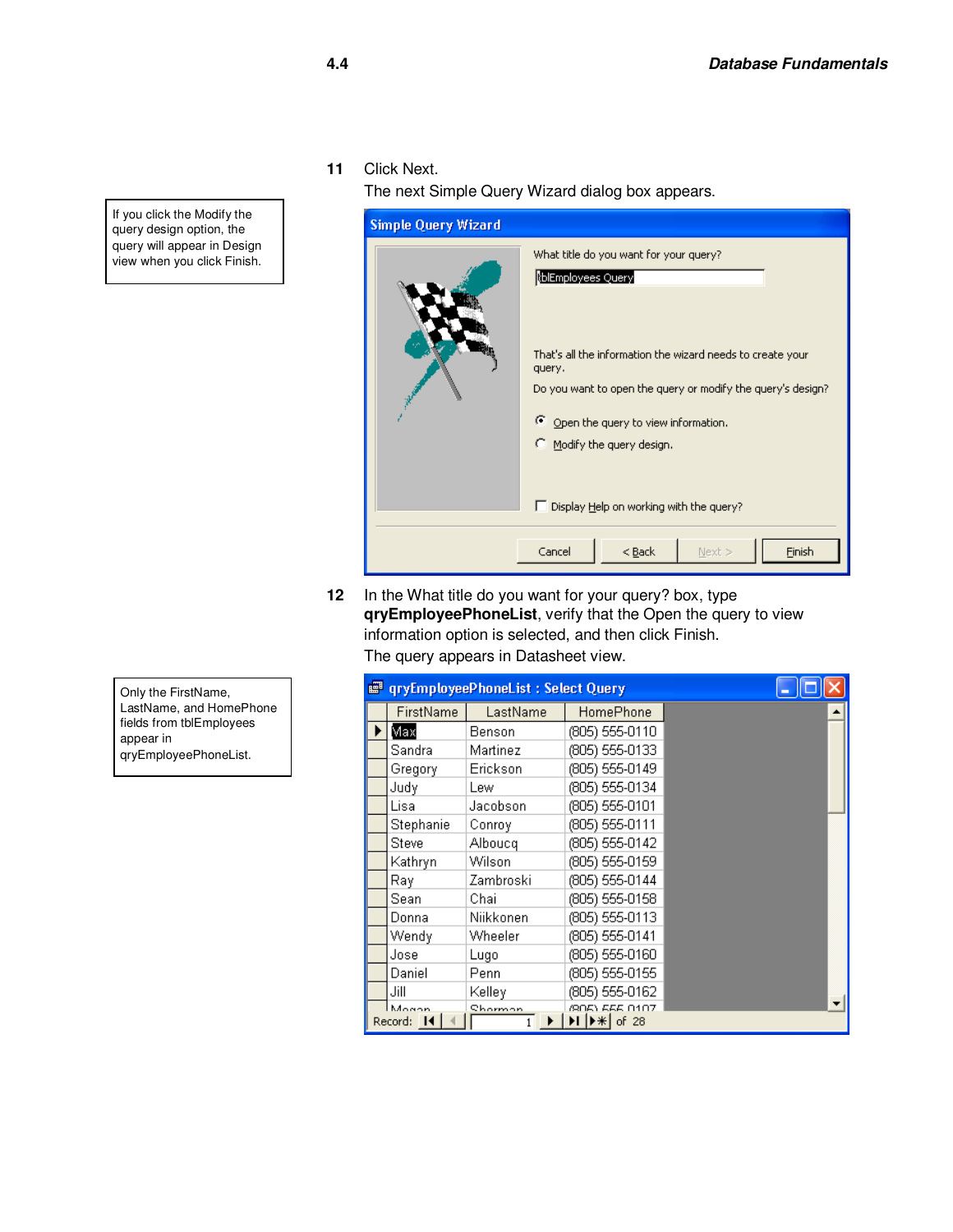**13** Click the Close button in the top-right corner of qryEmployeePhoneList. The query closes. Note that qryEmployeePhoneList now appears in the list of queries in the Database window.

# Specifying Criteria in a Query

You can refine query results by setting **criteria** for the query. Query criteria are the rules that the query follows to determine what information to extract. When you set criteria for a query, Access extracts only fields and records that match your criteria.

When a query is displayed in Design view, you see the Criteria row in the design grid section.

|                   | <b>F</b> qryEmployeePhoneList: Select Query                           |              |              |         |
|-------------------|-----------------------------------------------------------------------|--------------|--------------|---------|
| *<br>$\leftarrow$ | tblEmployees<br><b>EmployeeID</b><br>FirstName<br>LastName<br>Address |              |              | ٨<br>×. |
|                   |                                                                       |              |              |         |
|                   |                                                                       |              |              |         |
| Field:            | FirstName<br>٠                                                        | LastName     | HomePhone    |         |
| Table:            | tblEmployees                                                          | tblEmployees | tblEmployees |         |
| Sort:             |                                                                       |              |              |         |
| Show:             | ⊽                                                                     | ✓            | ☑            |         |
| Criteria:         |                                                                       |              |              |         |
| or:               |                                                                       |              |              |         |
|                   |                                                                       |              |              |         |
|                   |                                                                       |              |              |         |
|                   | $\leftarrow$   III                                                    |              |              | ×       |

You use the Criteria row to specify criteria that limit query results. An alphabetical phrase, such as *CH*, is one kind of criterion that you can specify in a query. For example, suppose that you have a table that tracks orders placed by Adventure Works. You want to view all orders placed with the Erewhon Children's Store, which has the vendor code CH. If you create a query with the letters *CH* entered in the Criteria row of the Vendor Code column, only orders for the Erewhon Children's Store would appear in the query result.

You can also customize criteria by using a **wildcard**. A wildcard is a character, such as an asterisk or question mark, that can be used in place of one or more characters in a criterion. The following table shows the wildcards that you can use in the Criteria row to restrict query results.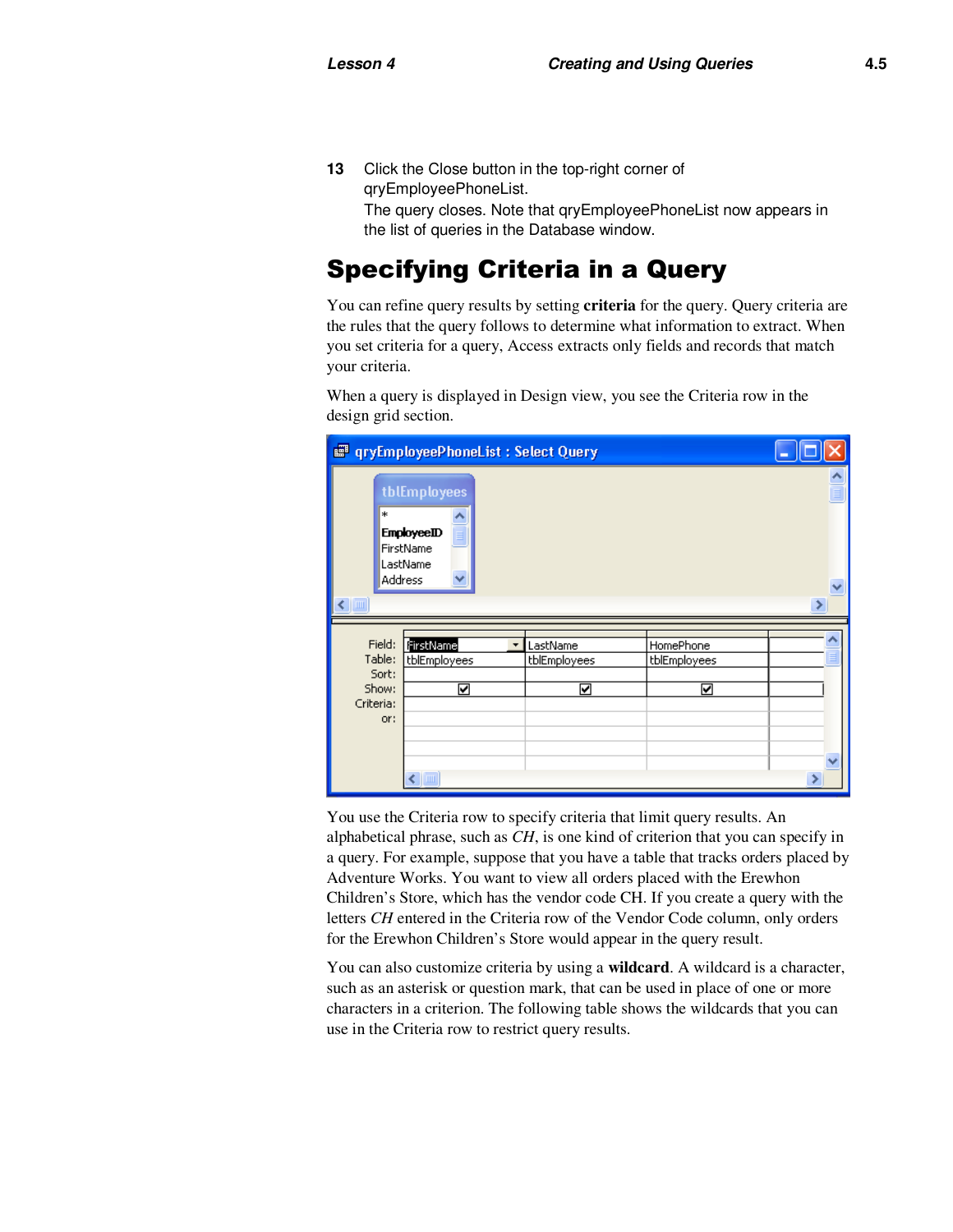Wildcards are usually used in fields with a Text data type, but they can also be used with other data types. For example, you could type 2/\*/96 to extract records for any date in February 1996.

| Wildcard | Usage                                                                                                                     | <b>Example</b>                                                                              |
|----------|---------------------------------------------------------------------------------------------------------------------------|---------------------------------------------------------------------------------------------|
| $\ast$   | Matches any one or more<br>$character(s)$ .                                                                               | $wh*$ finds what, white, and<br>wh2gH.                                                      |
| $\gamma$ | Matches any one alphabetic<br>character.                                                                                  | <i>w?ll</i> finds <i>wall</i> , <i>will</i> , and <i>well</i> .                             |
| [*]      | Matches any character $(s)$<br>within the brackets.                                                                       | $m[ae]$ ll finds mall and mell,<br>but not <i>mill</i> .                                    |
| $[!*]$   | Matches any character $(s)$<br>not in the brackets.                                                                       | <i>m[!ae]ll</i> finds <i>mill</i> and <i>mull</i> ,<br>but not <i>mall</i> or <i>mell</i> . |
| [*-*]    | Matches any character in a<br>range. The range must be in<br>ascending order $(A \text{ to } Z, \text{ not})$<br>Z to A). | $m[a-c]$ d finds <i>mad</i> , <i>mbd</i> , and<br>mcd.                                      |
| #        | Matches any single numeric<br>character.                                                                                  | 10# finds 100 - 109.                                                                        |

Wildcards are a convenient way to extract information that follows a pattern or for which you remember only part of the value. For example, an asterisk instructs Access to find fields with one or more characters in that part of the field. Entering *A\** as the criterion for a FirstName field will locate records containing first names that begin with *A*; *Amy, Alice, Alex, Andrew*, and *A* (by itself) all meet the criterion. You can also use an asterisk at the beginning or middle of a criterion statement. For example, to find all first names that contain the letter *a*, you would type *\*a\*.*

You can specify criteria for more than one field in a query at a time. If you enter a criterion in more than one column in the Criteria row, the query results will include only records that match both criteria. For example, you can create a query that extracts records from tblEmployees for employees whose last names begin with B *and* who began work in 1996.

In this exercise, you use tblHumanResourcesData to create a query in Design view that generates a list of all employees who have the word *Marketing* in their job titles *and* were hired in 1993.

- **1** Double-click Create query in Design view. The Query Design view window and the Show Table dialog box appear.
- **2** In the Show Table dialog box, click tblHumanResourcesData, and click Add.

A field list displaying the fields in tblHumanResourcesData appears at the top of the Query Design view window.

To create a new query in Design view, you can also click the New button on the Database window toolbar and click Design View in the New Query dialog box that appears.

You can also double-click the table name to add it to the Query Design view window.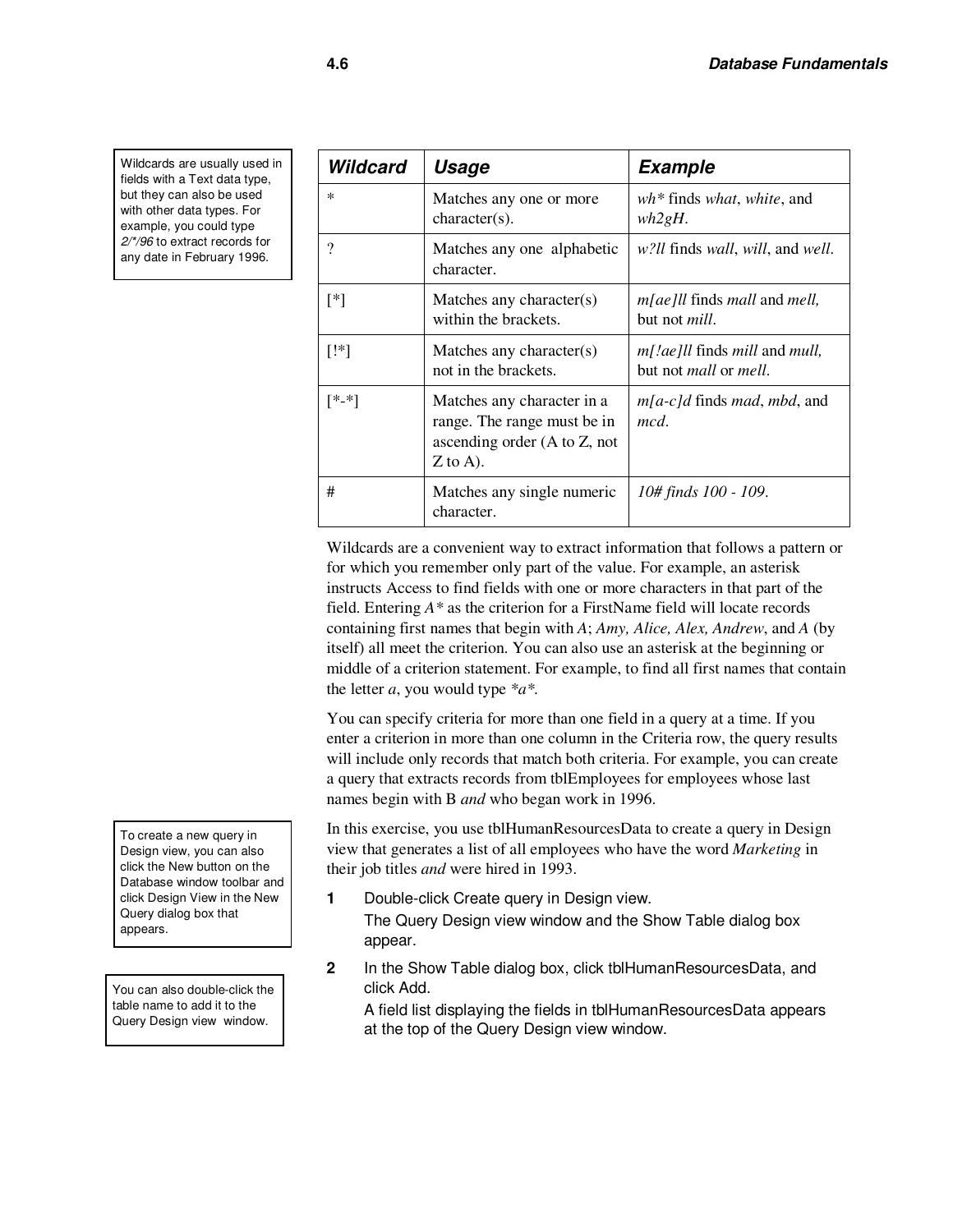**3** In the Show Table dialog box, click Close. The Show Table dialog box closes, and the Query Design view window becomes completely visible.

| Ouery1 : Select Query         |                                |                      |   |  | ×                       |
|-------------------------------|--------------------------------|----------------------|---|--|-------------------------|
| *                             | tblHuman                       |                      |   |  | $\frac{1}{\Box}$        |
| Title<br>Hours                | <b>EmployeeID</b><br>DateHired | $\ddot{\phantom{0}}$ |   |  | $\overline{\mathbf{v}}$ |
| $\left\  \mathbb{H} \right\ $ |                                |                      |   |  | $\rightarrow$           |
| Field:<br>Table:<br>Sort:     |                                |                      | ۰ |  |                         |
| Show:<br>Criteria:<br>or:     | $\blacksquare$                 |                      |   |  | $\rightarrow$           |

- **4** In the tblHumanResourcesData field list, click EmployeeID, and drag the field name to the first blank cell in the Field row in the design grid.
- **5** Repeat step 4 to add the DateHired, Title, and Salary fields to the blank cells in the Field row.

|                      | Query1 : Select Query                                  |                                |                            |                                  |               |
|----------------------|--------------------------------------------------------|--------------------------------|----------------------------|----------------------------------|---------------|
|                      | tblHuman                                               |                                |                            |                                  |               |
| Title<br><b>TILL</b> | <b>EmployeeID</b><br>DateHired<br>Hours<br>Salary<br>v |                                |                            |                                  | $\ddotmark$   |
|                      |                                                        |                                |                            |                                  |               |
| Field:<br>Table:     | EmployeeID<br>tblHumanResources                        | DateHired<br>tblHumanResources | Title<br>tblHumanResources | Salary<br>۰<br>tblHumanResources |               |
| Sort:                |                                                        |                                |                            |                                  |               |
| Show:                | ☑                                                      | ☑                              | ☑                          | ☑                                |               |
| Criteria:            |                                                        |                                |                            |                                  |               |
| or:                  |                                                        |                                |                            |                                  | $\rightarrow$ |
|                      | ≮ ∥ ⊞∣                                                 |                                |                            |                                  |               |

- - **6** In the DateHired column, click in the Criteria row, and type **\*/\*/93**. The query will find only records for employees hired during 1993.

You can also double-click the field name in the field list to add it to the first blank cell in the Field row.

If you don't see another blank cell in the Field row, use the scroll bar at the bottom of the design grid to scroll to the right.

For step 6 to work, set your computer to show two-digit years (00) instead of fourdigit years (2000).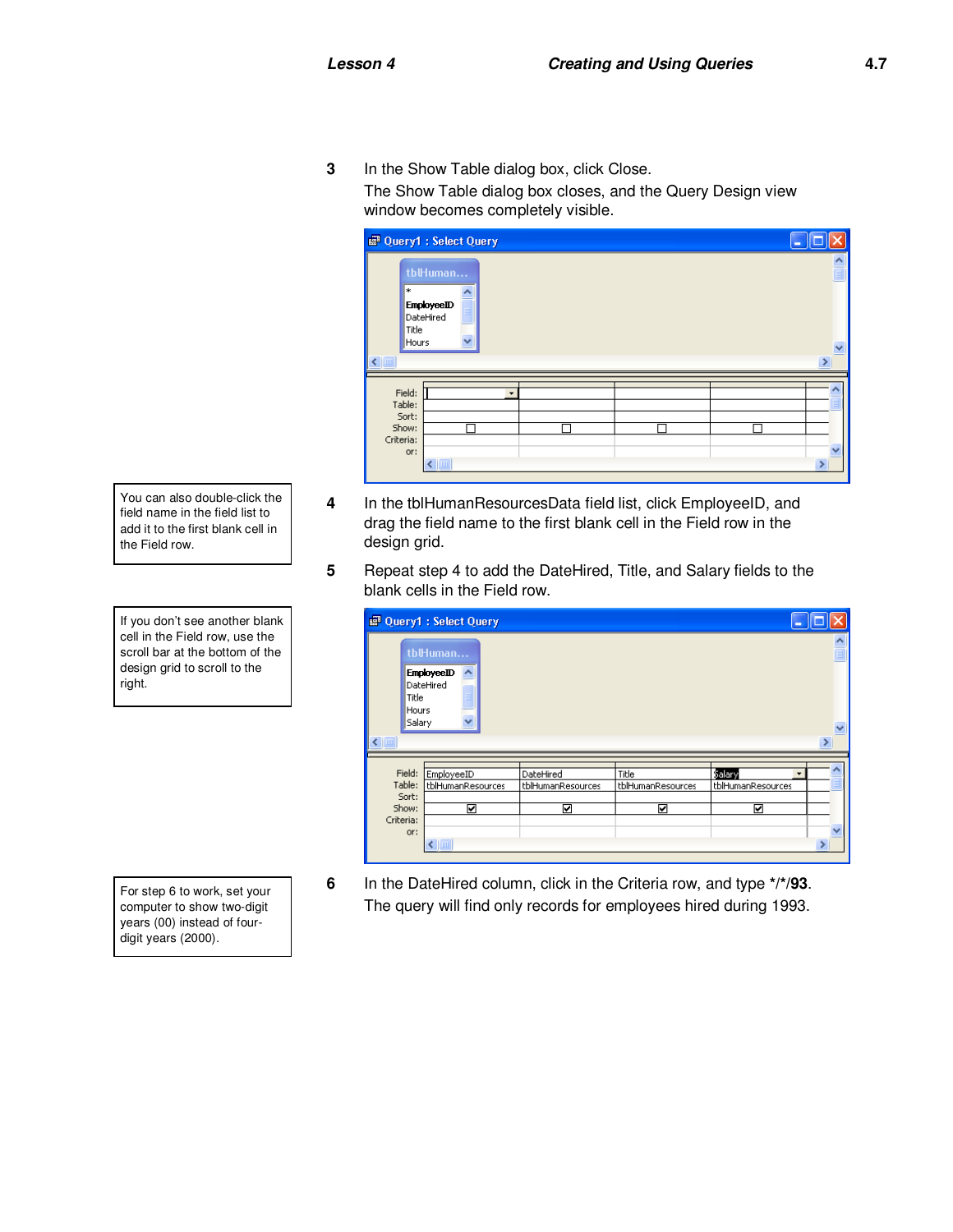**7** In the Title column, click in the Criteria row, type **\*Marketing\***, and then press Enter.

The query will find only records for employees hired during 1993 and whose job title includes the word Marketing.

|                    |                          | <b>D</b> Query1 : Select Query                            |                                |                            |                             |                  |
|--------------------|--------------------------|-----------------------------------------------------------|--------------------------------|----------------------------|-----------------------------|------------------|
|                    | Title<br>Hours<br>Salary | tblHuman<br><b>EmployeeID</b><br>DateHired<br>$\ddotmark$ |                                |                            |                             | ۸<br>$\ddotmark$ |
| $\leq$             |                          |                                                           |                                |                            |                             | $\rightarrow$    |
| Field:<br>Table:   | Sort:                    | EmployeeID<br>tblHumanResources                           | DateHired<br>tblHumanResources | Title<br>tblHumanResources | Salary<br>tblHumanResources |                  |
| Show:<br>Criteria: | or:                      | ☑                                                         | ⊽<br>Like "*/*/93"             | ☑<br>Like "*Marketing*"    | ☑                           |                  |
|                    |                          | $\leftarrow$                                              |                                |                            |                             | v<br>X           |

**8** On the Query Design toolbar, click the Run button.

The query results appear, displaying records for any employee hired during 1993 whose job title includes the word Marketing.

|        | Query1 : Select Query |           |                              |             |  |  |  |  |
|--------|-----------------------|-----------|------------------------------|-------------|--|--|--|--|
|        | EmployeeID            | DateHired | Title                        | Salary      |  |  |  |  |
|        | M207                  |           | 05/07/93 Marketing Assistant | \$26,000.00 |  |  |  |  |
|        | M209                  |           | 02/27/93 Marketing Rep       | \$33,500.00 |  |  |  |  |
|        | M210                  |           | 04/20/93 Marketing Rep       | \$33,390.00 |  |  |  |  |
| $\ast$ |                       |           |                              | \$0.00      |  |  |  |  |
|        | Record: 14<br>of 3    |           |                              |             |  |  |  |  |

- **9** Click the Close button in the top-right corner of the query window. An alert box appears, asking if you want to save changes.
- **10** Click No.

The query closes without saving changes.

#### Creating a Calculated Field

In the previous exercise, you created a query that extracts all orders for items with a price more than \$100 and for more than one unit. However, the query doesn't tell you what the total cost for each order is. You can set the query to calculate the total cost by creating a **calculated field**.

Calculated fields combine one or more fields with one or more operators to perform calculations for which you might otherwise use a calculator. This combination of operators and fields is called an **expression** and is used to tell Access what calculations to perform on the data.

When you move the insertion point to another cell, the word Like and a pair of quotation marks appear in the cell with the criterion. The word Like is inserted before any criterion that uses a wildcard, and the quotation marks are placed around the string of characters that Access will use to restrict data.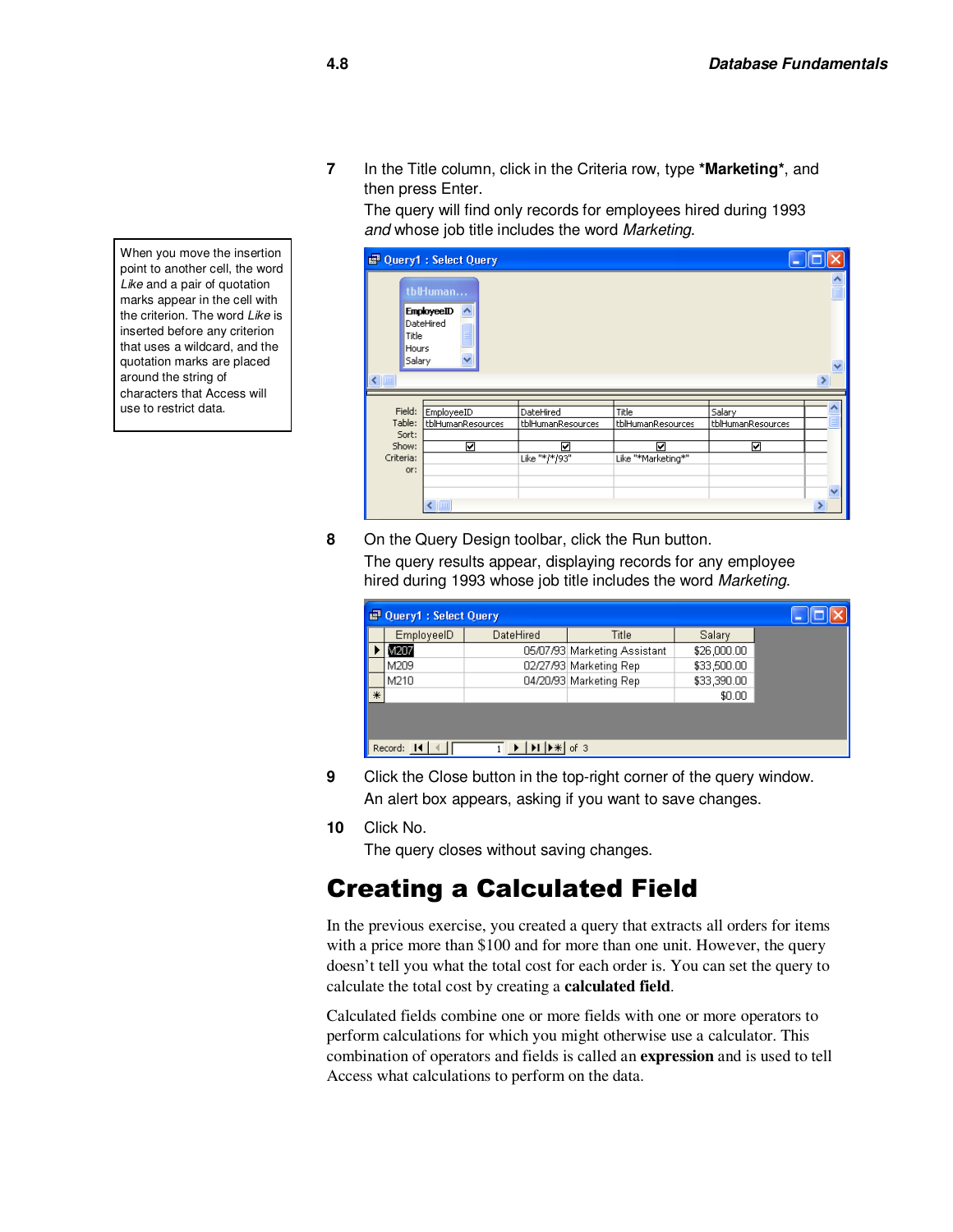In expressions, all field names are surrounded by square brackets ([]), and the operators used are the same characters used in most mathematical calculations: + (addition), - (subtraction), \* (multiplication), and / (division). Expressions follow the same order of operations that you probably learned in high school math.

- Calculations surrounded by parentheses are calculated first. For example,  $(6+3)$  \*2 will equal 18, not 12.
- Multiplication and division are calculated before addition and subtraction. For example,  $3+2*5$  equals  $3+10$ , or  $13$ , not  $5*5$ , or  $25$ .
- For expressions containing only addition and subtraction or only multiplication and division, Access makes the calculations from left to right. For example,  $6/3$   $2$  equals  $2$   $2$ , or 4, not  $6/6$ , or 1.

To create a calculated field, click in the first blank column in the Field row in the design grid, type the name for the new field, and then type the expression for the calculation. For example, to create a calculated field named TotalCost that multiplies the Price and NoOfUnits fields to find the total cost of the order, you would type *TotalCost:[Price]\*[NoOfUnits]*.

In this exercise, you create a calculated field that determines the hourly wage of the employees at the Adventure Works resort. The calculated field will calculate the number of hours that each employee works each year and divide the employee's salary by that number.

- **1** Double-click Create query in Design view. The Query Design view window and the Show Table dialog box appear.
- **2** In the Show Table dialog box, click tblHumanResourcesData, click Add, and then click Close. The Show Table dialog box closes, and a field list displaying the fields in tblHumanResourcesData appears in the top section of the Query Design view window.
- **3** In the tblHumanResourcesData field list, double-click EmployeeID. The EmployeeID field appears in the first blank cell in the Field row in the design grid.

You do not have to include spaces in expressions.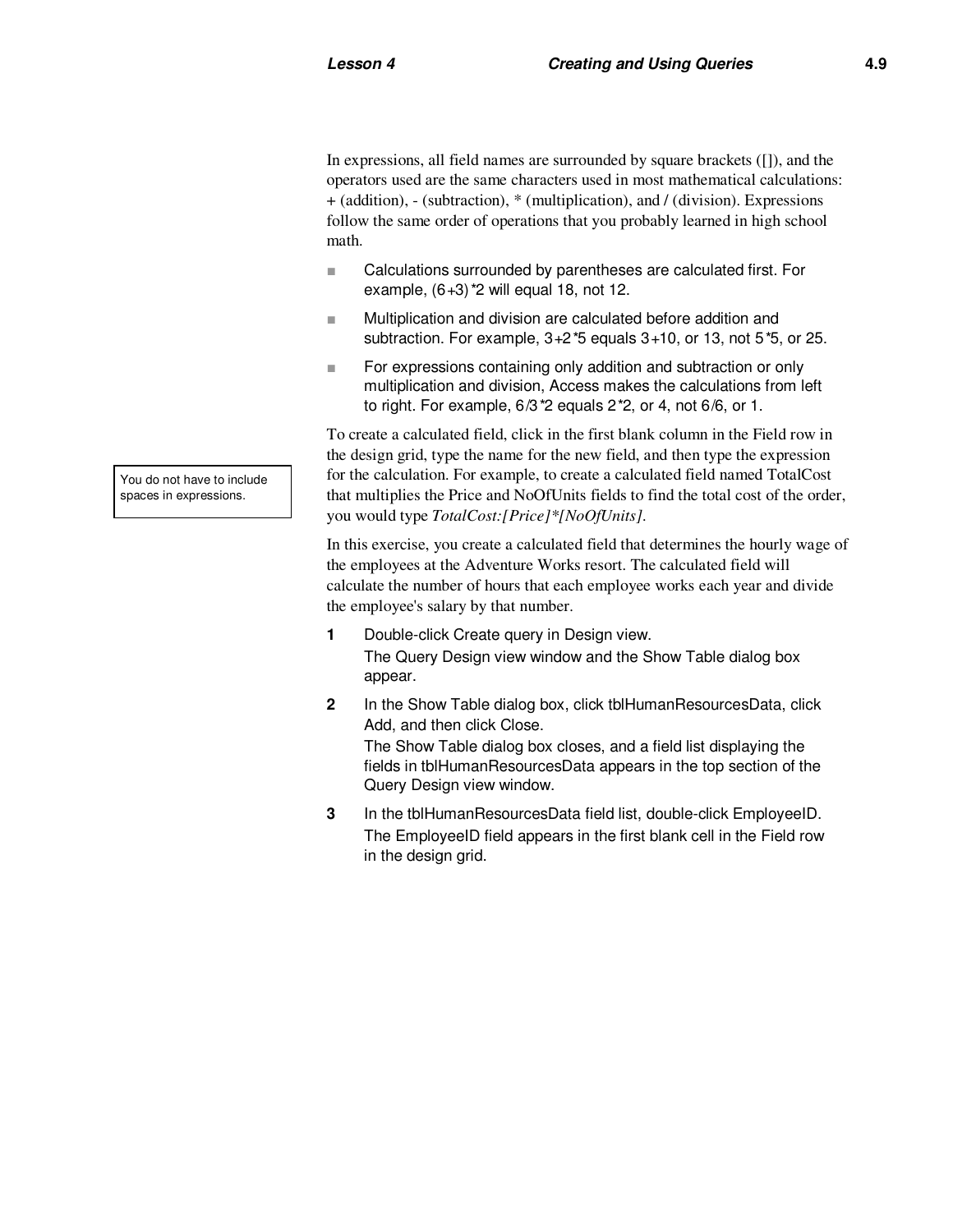**4** Repeat step 3 for the Hours and Salary fields.

|                                                        | <b>Cuery1: Select Query</b>                          |                                 |                                       |                                              |
|--------------------------------------------------------|------------------------------------------------------|---------------------------------|---------------------------------------|----------------------------------------------|
| Title<br>Hours<br>Salary<br>$\leq$                     | tblHuman<br>DateHired<br>HealthPlan                  |                                 |                                       | $\frac{\lambda}{\equiv}$<br>$\ddotmark$<br>⋟ |
| Field:<br>Table:<br>Sort:<br>Show:<br>Criteria:<br>or: | EmployeeID<br>tblHumanResources<br>⊽<br><b>TITLE</b> | Hours<br>tblHumanResources<br>☑ | Salary<br>۰<br>tblHumanResources<br>⊽ | ×                                            |

- **5** In the Field row, click the first blank cell, and type **HourlyWage:[Salary]/([Hours]\*52)**.
- **6** In the Show row for the new field, select the check box. A check appears inside the check box.

|                          | Query1 : Select Query           |                            |                             |                    |               |
|--------------------------|---------------------------------|----------------------------|-----------------------------|--------------------|---------------|
| Title<br>Hours<br>Salary | tblHuman<br>DateHired           |                            |                             |                    |               |
| $\left  \cdot \right $   | HealthPlan<br>v                 |                            |                             |                    | $\ddotmark$   |
|                          |                                 |                            |                             |                    |               |
| Field:<br>Table:         | EmployeeID<br>tblHumanResources | Hours<br>tblHumanResources | Salary<br>tblHumanResources | HourlyWage: [Salar |               |
| Sort:                    |                                 |                            |                             |                    |               |
| Show:                    | ☑                               | ☑                          | ☑                           | ⊠                  |               |
| Criteria:                |                                 |                            |                             |                    |               |
| or:                      |                                 |                            |                             |                    |               |
|                          | кш                              |                            |                             |                    | $\rightarrow$ |

The Hours field contains the number of hours worked weekly by employees. The expression in step 5 calculates the number of hours that employees work per year by multiplying the number of hours worked per week by 52. The parentheses around [Hours]\*52 ensures that Access performs that calculation first.

The check box in the Show row determines whether a field is displayed in the query result. If the check box is selected, the field will appear in the query results.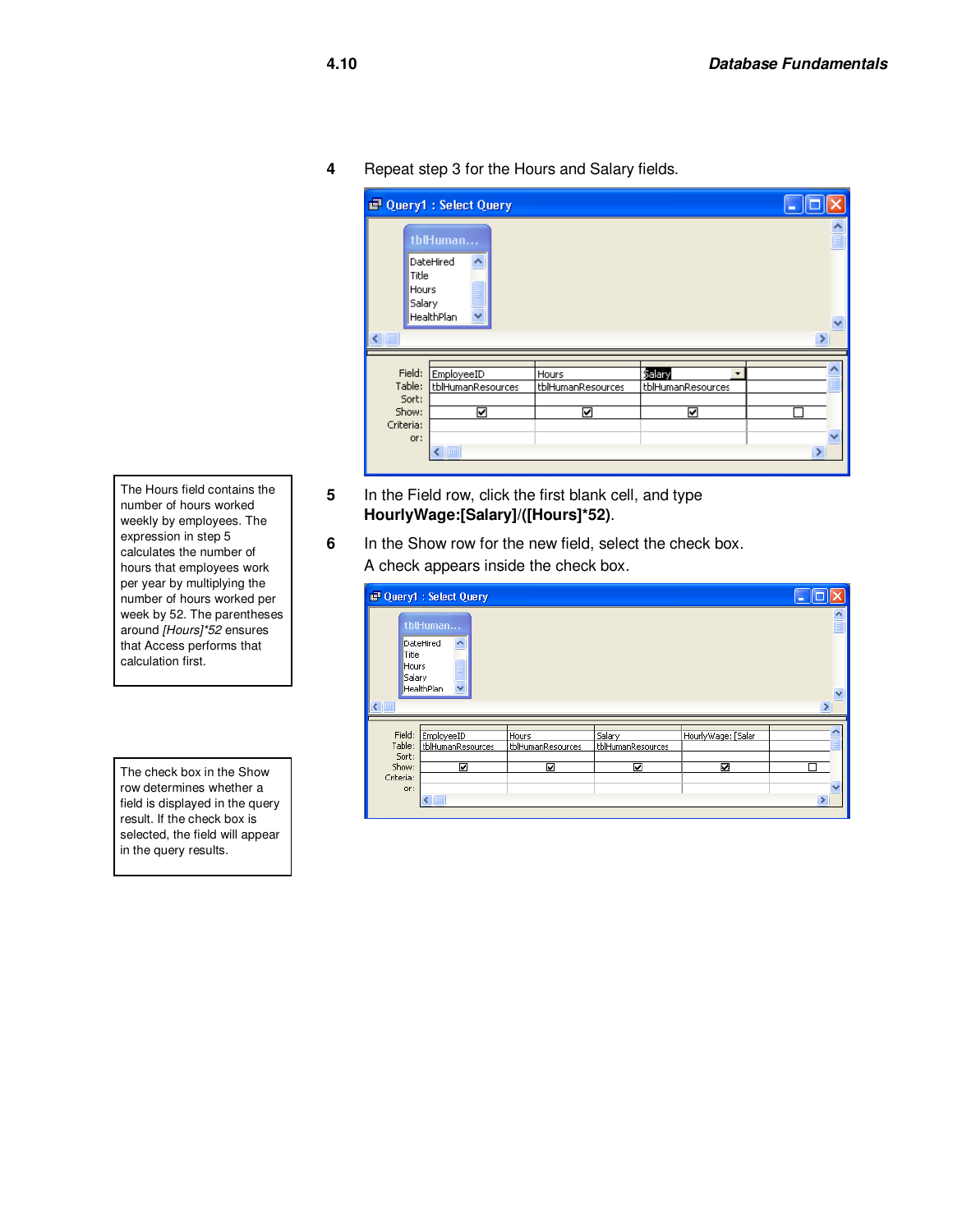**7** On the Query Design toolbar, click the Run button. The query results appear, with the results of the calculation in the HourlyWage field.

| ■ Query1: Select Query |                                                                                                                                             |             |               |  |
|------------------------|---------------------------------------------------------------------------------------------------------------------------------------------|-------------|---------------|--|
| EmployeeID             | Hours                                                                                                                                       | Salary      | HourlyWage    |  |
| H101                   | 40                                                                                                                                          | \$42,000.00 | 20.1923076923 |  |
| H102                   | 30                                                                                                                                          | \$32,330.00 | 20.7243589744 |  |
| H103                   | 30                                                                                                                                          | \$31,800.00 | 20.3846153846 |  |
| H104                   | 30                                                                                                                                          | \$33,920.00 | 21.7435897436 |  |
| M201                   | 40                                                                                                                                          | \$45,200.00 | 21.7307692308 |  |
| M202                   | 40                                                                                                                                          | \$35,000.00 | 16.8269230769 |  |
| M203                   | 40                                                                                                                                          | \$31,800.00 | 15.2884615385 |  |
| M204                   | 40                                                                                                                                          | \$28,000.00 | 13.4615384615 |  |
| M205                   | 35                                                                                                                                          | \$29,000.00 | 15.9340659341 |  |
| M206                   | 30                                                                                                                                          | \$30,000.00 | 19.2307692308 |  |
| M207                   | 35                                                                                                                                          | \$26,000.00 | 14.2857142857 |  |
| M208                   | 40                                                                                                                                          | \$34,450.00 | 16.5625       |  |
| M209                   | 40                                                                                                                                          | \$33,500.00 | 16.1057692308 |  |
| Record: 14             | $\overline{1}$ $\blacktriangleright$ $\vert \blacktriangleright \vert \vert \blacktriangleright \vert \vert \blacktriangleright \ast \vert$ | of 28       |               |  |

- **8** On the Query Datasheet toolbar, click the View button. The query appears in Design view.
- **9** In the HourlyWage column, click in the Sort row, click the down arrow that appears, and then click Descending. Access will sort the query results in descending order by the values in the HourlyWage field.
- **10** On the Query Design toolbar, click the Run button.

The query results appear. The record for the employee making the highest wages per hour appears at the top of the table.

|                                          | <b>P</b> Query1 : Select Query |       |             |               |  |  |  |
|------------------------------------------|--------------------------------|-------|-------------|---------------|--|--|--|
|                                          | EmployeeID                     | Hours | Salary      | HourlyWage    |  |  |  |
|                                          | S504                           | 30    | \$38,390.00 | 24.608974359  |  |  |  |
|                                          | S505                           | 30    | \$36,800.00 | 23.5897435897 |  |  |  |
|                                          | R455                           | 30    | \$36,450.00 | 23.3653846154 |  |  |  |
|                                          | R234                           | 30    | \$34,000.00 | 21.7948717949 |  |  |  |
|                                          | H104                           | 30    | \$33,920.00 | 21.7435897436 |  |  |  |
|                                          | M201                           | 40    | \$45,200.00 | 21.7307692308 |  |  |  |
|                                          | R344                           | 40    | \$45,000.00 | 21.6346153846 |  |  |  |
|                                          | S503                           | 40    | \$43,860.00 | 21.0865384615 |  |  |  |
|                                          | H102                           | 30    | \$32,330.00 | 20.7243589744 |  |  |  |
|                                          | H103                           | 30    | \$31,800.00 | 20.3846153846 |  |  |  |
|                                          | H <sub>101</sub>               | 40    | \$42,000.00 | 20.1923076923 |  |  |  |
|                                          | M206                           | 30    | \$30,000.00 | 19.2307692308 |  |  |  |
|                                          | M211                           | 30    | \$28,500.00 | 18.2692307692 |  |  |  |
| of 28<br>Record: 14<br>$H$ $\rightarrow$ |                                |       |             |               |  |  |  |

- **11** On the Query Datasheet toolbar, click the Save button. The Save As dialog box appears.
- **12** Type **qryHourlyWage**, and click OK. Access saves the query as qryHourlyWage.
- **13** Click the Close button in the top-right corner of qryHourlyWage. The query closes.

You cannot change the data in the HourlyWage field when the query is in Datasheet view. Access will perform the calculation using the current data in tblHumanResourcesData each time that you run the query.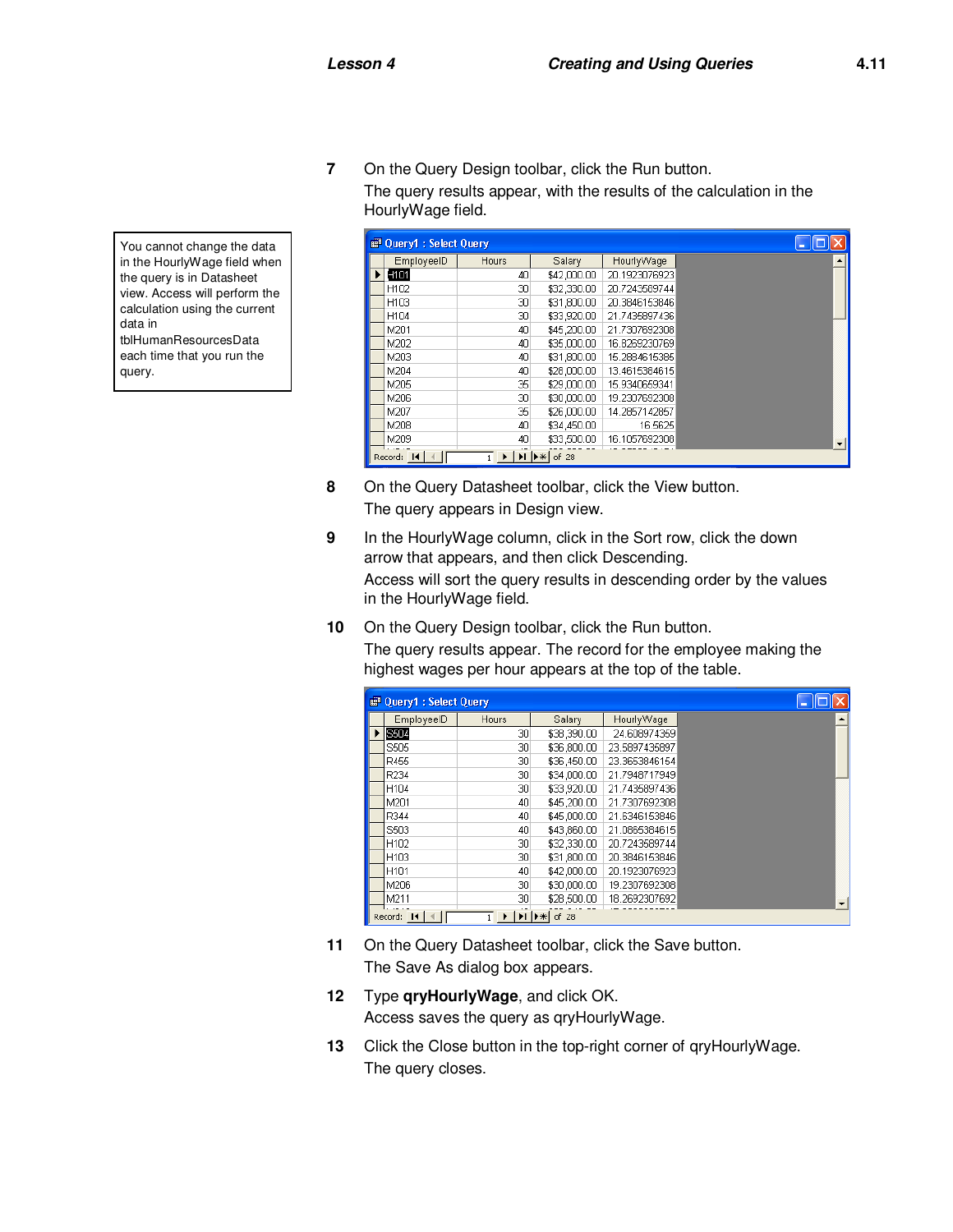### Creating a Multiple-Table Query

The ability to create a **multiple-table query** is one of the more powerful features of Access. With multiple-table queries, you can extract fields from two or more tables, which allows you to combine information that can't be found in any individual table. For example, tblHourly provides data about how much each employee earns per hour, but it does not include the employee's names. Employee names are listed in tblEmployees, which does not include wage information for the employees. You could combine the information found in both of these tables by using a multiple-table query.

To use fields from more than one table, you must first **join**, or create a relationship, between fields in different tables. If the two fields that you want to join contain identical data, and at least one of the fields is a primary key, Access automatically joins the fields, using a setting called **AutoJoin**. For example, tblEmployees and tblHourly have identical EmployeeID fields that can be used to create a query that will show hourly wage information *and* names—data from two separate tables.

If one of the fields is not a primary key—even if both fields contain identical data—Access does not automatically join the fields; you have to do it manually. To join the two fields manually, you click the field in the first field list and drag it until it is on top of the corresponding field in the second field list. A join line appears.

If you create a query in Design view and add tblEmployees and tblHourly to the Query Design view window, Access automatically joins the EmployeeID fields, and a join line appears between the joined fields. Although a join line looks like the line that appears when two tables are in a relationship, a **join line** indicates that two of the fields in the tables are in a relationship, not that the tables themselves are in a relationship. If you display the Relationships window for the database, two tables with joined fields do not appear unless the tables are also in a relationship. You can see the join line between joined fields only in the Query Design view window.

In this exercise, you perform a query that extracts employee names from tblEmployees and employee salary information from tblHourly.

- **1** Double-click Create query in Design view. The Query Design view window and the Show Table dialog box appear.
- **2** In the Show Table dialog box, click tblEmployees, and click Add. The tblEmployees field list appears in the top section of the Query Design view window.
- **3** In the Show Table dialog box, click tblHourly, and click Add. The tblHourly field list appears in the top section of the Query Design view window.

Multiple-table queries can also be used to extract data from two queries or a combination of tables and queries. Relationships are discussed in Lesson 3, "Working with Tables."

Primary keys are discussed in Lesson 2, "Creating Tables."

If you do not want Access to automatically join related fields, you can turn off AutoJoin by clicking Options on the Tools menu, clicking the Tables/Queries tab, and clearing the Enable AutoJoin check box.

To use an existing query as a source for a multiple-table query, click the Queries tab or Both tab in the Show Table dialog box.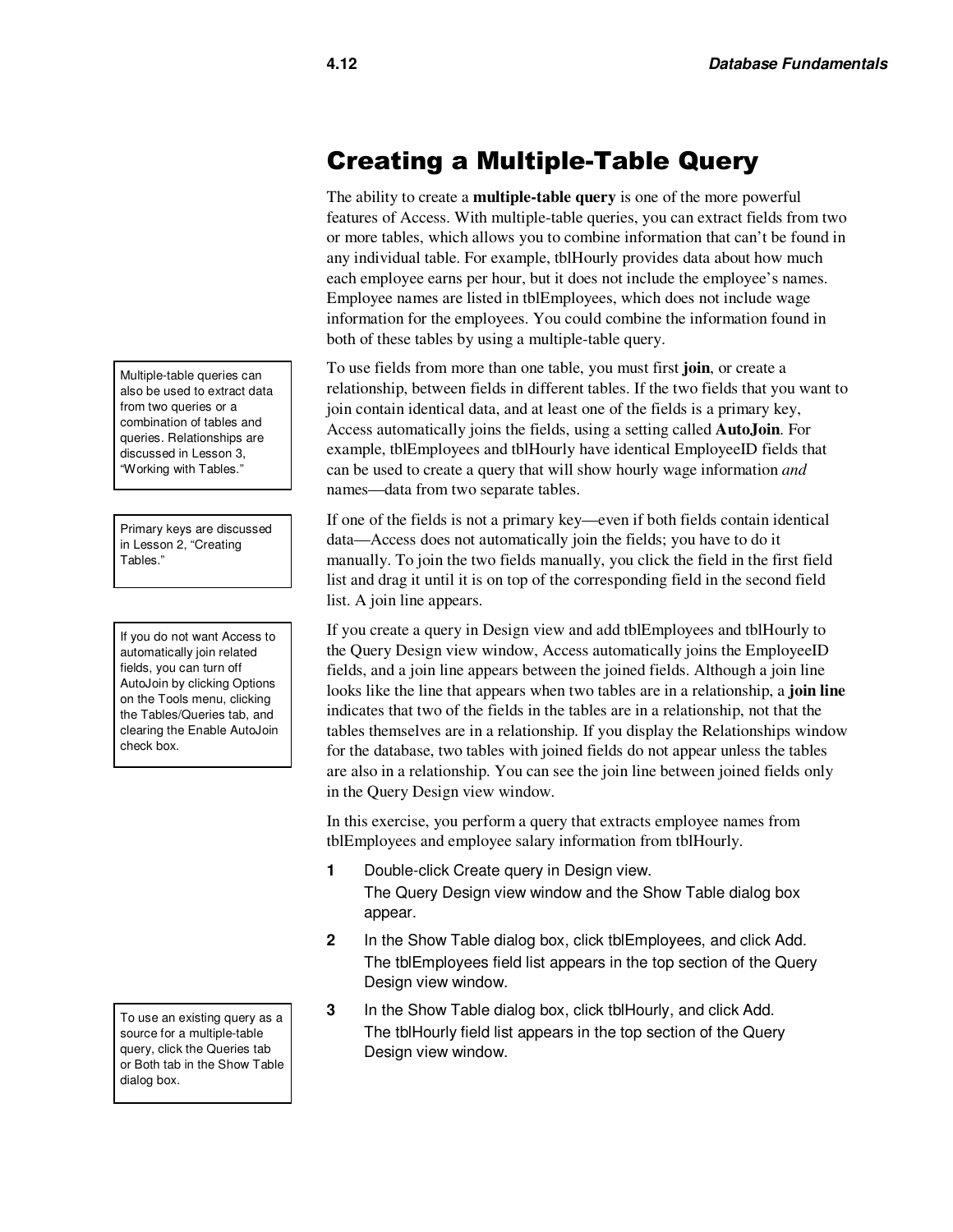**4** In the Show Table dialog box, click Close.

The Show Table dialog box closes. The join line between the EmployeeID fields in tblEmployees and tblHourly indicates that the two fields are joined.



- **5** In the tblEmployees field list, double-click the LastName field. The LastName field appears in the first blank cell in the Field row in the design grid.
- **6** Repeat step 5 for the FirstName field in tblEmployees and the Hours, Salary, HourlyWage, and EmployeeID fields in tblHourly.
- **7** In the HourlyWage column, click in the Sort row, click the down arrow that appears, and then click Descending.

Access will sort the query results in descending order by the values in the HourlyWage field.

|                                                        | <b>C</b> Query1 : Select Query                                                |                                                                             |                         |                          |                                            | ш                                                                    |
|--------------------------------------------------------|-------------------------------------------------------------------------------|-----------------------------------------------------------------------------|-------------------------|--------------------------|--------------------------------------------|----------------------------------------------------------------------|
| l∗⊧<br>$\leftarrow$                                    | tblEmployees<br>EmployeeID<br>FirstName<br>LastName<br>$\ddotmark$<br>Address | <b>tblHourly</b><br>*<br>EmployeeID<br><b>Hours</b><br>Salary<br>HourlyWage |                         |                          |                                            | $\frac{1}{\Box}$<br>$\overline{\mathbf{v}}$<br>×                     |
| Field:<br>Table:<br>Sort:<br>Show:<br>Criteria:<br>or: | LastName<br>tblEmployees<br>⊡<br>$\leq$                                       | FirstName<br>tblEmployees<br>⊽                                              | Hours<br>tblHourly<br>☑ | Salary<br>tblHourly<br>⊽ | HourlyWage<br>tblHourly<br>Descending<br>☑ | EmployeeID<br>tblHourly<br>٠<br>☑<br>$\overline{\mathbf{v}}$<br>$\,$ |

Access joined the two fields automatically because both fields contain the same information, and in this case, both of them are the primary key fields for their respective tables.

The Table row displays the source table for the fields in the Field Row.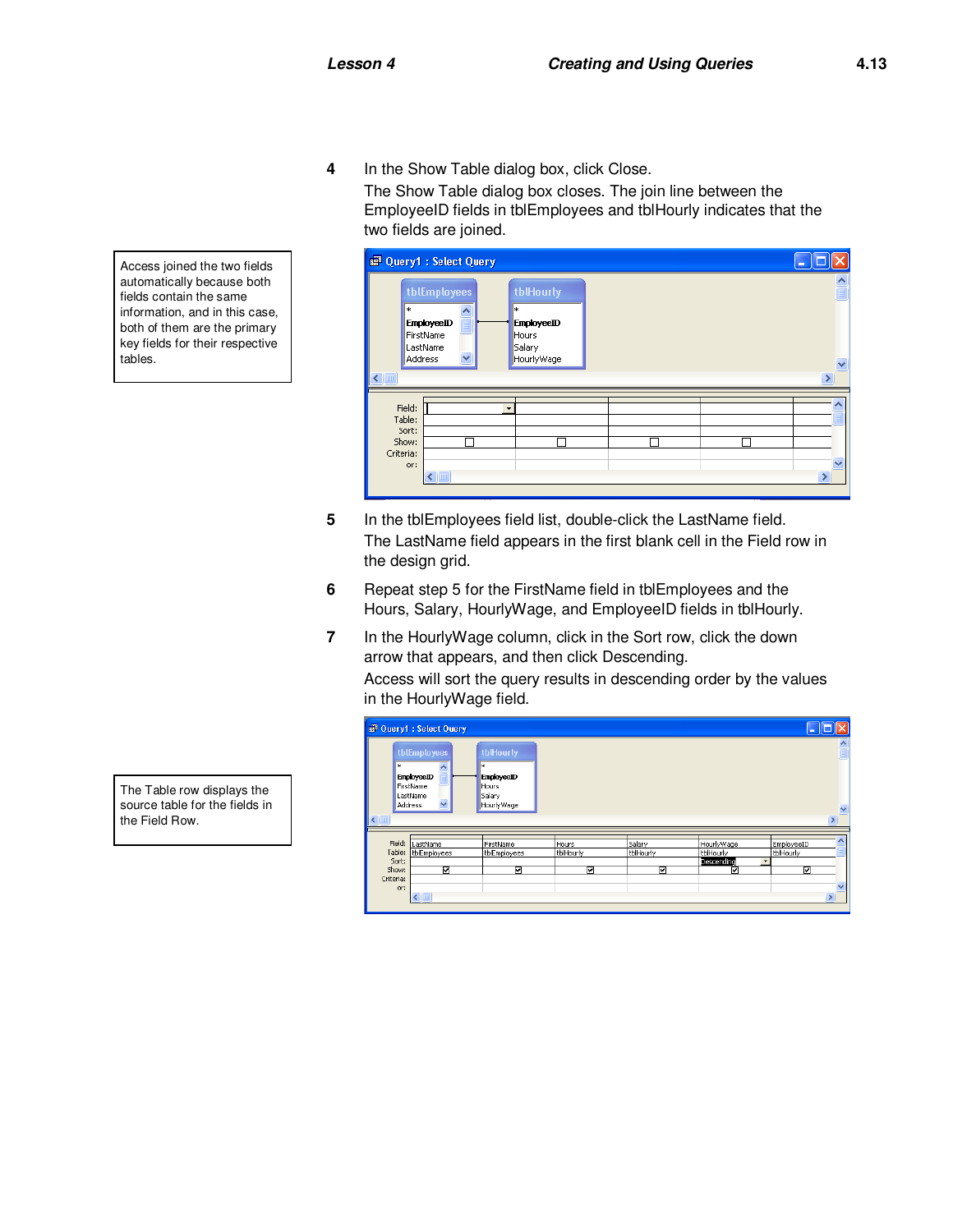**8** On the Query Design toolbar, click the Run button. The query results appear, sorted in descending order by hourly wage.

| ■ Query1: Select Query |                                                    |           |              |             |            |                  |  |  |  |  |
|------------------------|----------------------------------------------------|-----------|--------------|-------------|------------|------------------|--|--|--|--|
|                        | LastName                                           | FirstName | <b>Hours</b> | Salary      | HourlyWage | EmployeeID       |  |  |  |  |
|                        | Harui                                              | Roger     | 30           | \$38,390.00 | \$24.61    | S504             |  |  |  |  |
|                        | Bourne                                             | Stephanie | 30           | \$36,800.00 | \$23.59    | S505             |  |  |  |  |
|                        | Jackson                                            | Sue       | 30           | \$36,450.00 | \$23.37    | R455             |  |  |  |  |
|                        | Yukish                                             | Gary      | 30           | \$34,000.00 | \$21.79    | R234             |  |  |  |  |
|                        | Lew                                                | Judy      | 30           | \$33,920.00 | \$21.74    | H104             |  |  |  |  |
|                        | Jacobson                                           | Lisa      | 40           | \$45,200.00 | \$21.73    | M201             |  |  |  |  |
|                        | White                                              | Suki      | 40           | \$45,000.00 | \$21.63    | R344             |  |  |  |  |
|                        | Lee                                                | Frank     | 40           | \$43,860.00 | \$21.09    | S503             |  |  |  |  |
|                        | Martinez                                           | Sandra    | 30           | \$32,330.00 | \$20.72    | H <sub>102</sub> |  |  |  |  |
|                        | Erickson                                           | Gregory   | 30           | \$31,800.00 | \$20.38    | H <sub>103</sub> |  |  |  |  |
|                        | Benson                                             | Max       | 40           | \$42,000.00 | \$20.19    | H101             |  |  |  |  |
|                        | Chai                                               | Sean      | 30           | \$30,000.00 | \$19.23    | M206             |  |  |  |  |
|                        | Kelley                                             | Jill      | 30           | \$28,500.00 | \$18.27    | M211             |  |  |  |  |
|                        | $\mathbf{H}$ $\mathbf{F}$<br>Record: 14<br>of $28$ |           |              |             |            |                  |  |  |  |  |

- **9** On the Query Datasheet toolbar, click the Save button. The Save As dialog box appears.
- **10** Type **qryHourlyWithNames**, and click OK.

# Printing a Query

The method for printing a query is essentially the same as the method for printing a datasheet. Because query results often extend several pages, you might want to preview a query first by clicking the Print Preview button on the Query Design or Query Datasheet toolbar. Print Preview shows you what the query will look like and how many pages it will fill after it is printed. You can print a query:

- From Print Preview by clicking the Print button on the Print Preview toolbar.
- From Datasheet view by clicking the Print button on the Query Datasheet toolbar.
- From any view by clicking Print on the File menu.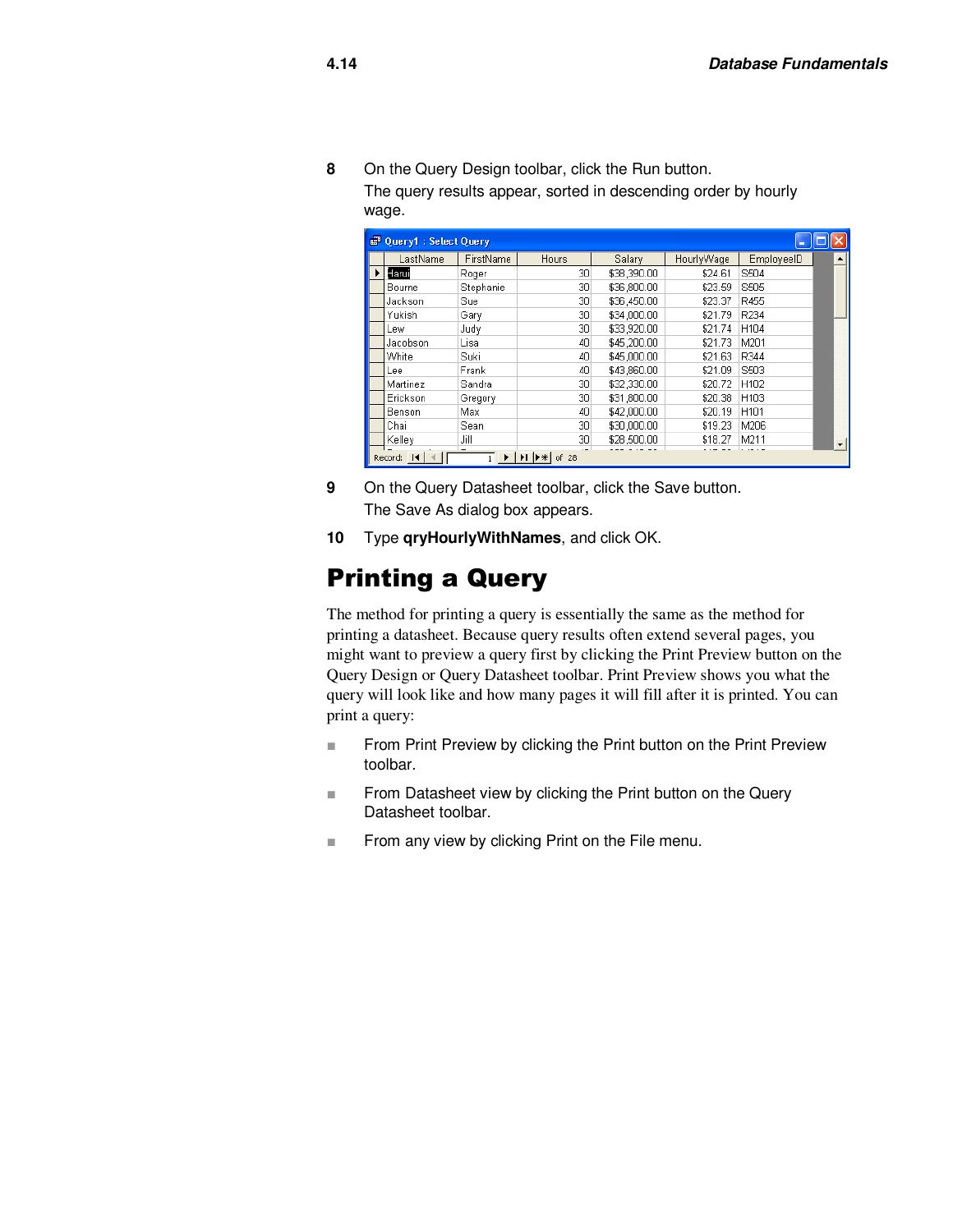In this exercise, you preview qryHourlyWithNames in Print Preview and then print it.

**1** On the Query Datasheet toolbar, click the Print Preview button. The query appears in Print Preview.



- **2** On the Print Preview toolbar, click Close. Print Preview closes.
- **3** On the Query Datasheet toolbar, click the Print button. A message box indicates that qryHourlyWithNames is printing.
- **4** Click the Close button in the top-right corner of qryHourlyWithNames. The query closes.

## Lesson Wrap-Up

This lesson covered how to create and run a query, specify query criteria, create a calculated field, create a multiple-table query, and print a query.

If you are continuing to the next lesson:

■ Click the Close button in the top-right corner of the Database window.

The Database Fundamentals04 database closes.

If you are not continuing to the next lesson:

■ To quit Access for now, click the Close button in the top-right corner of the Access window.

Access and the Database Fundamentals 04 database close.

If the query appears on more than one page, you can use the buttons in the bottom-left corner of the Print Preview window to view the other pages.